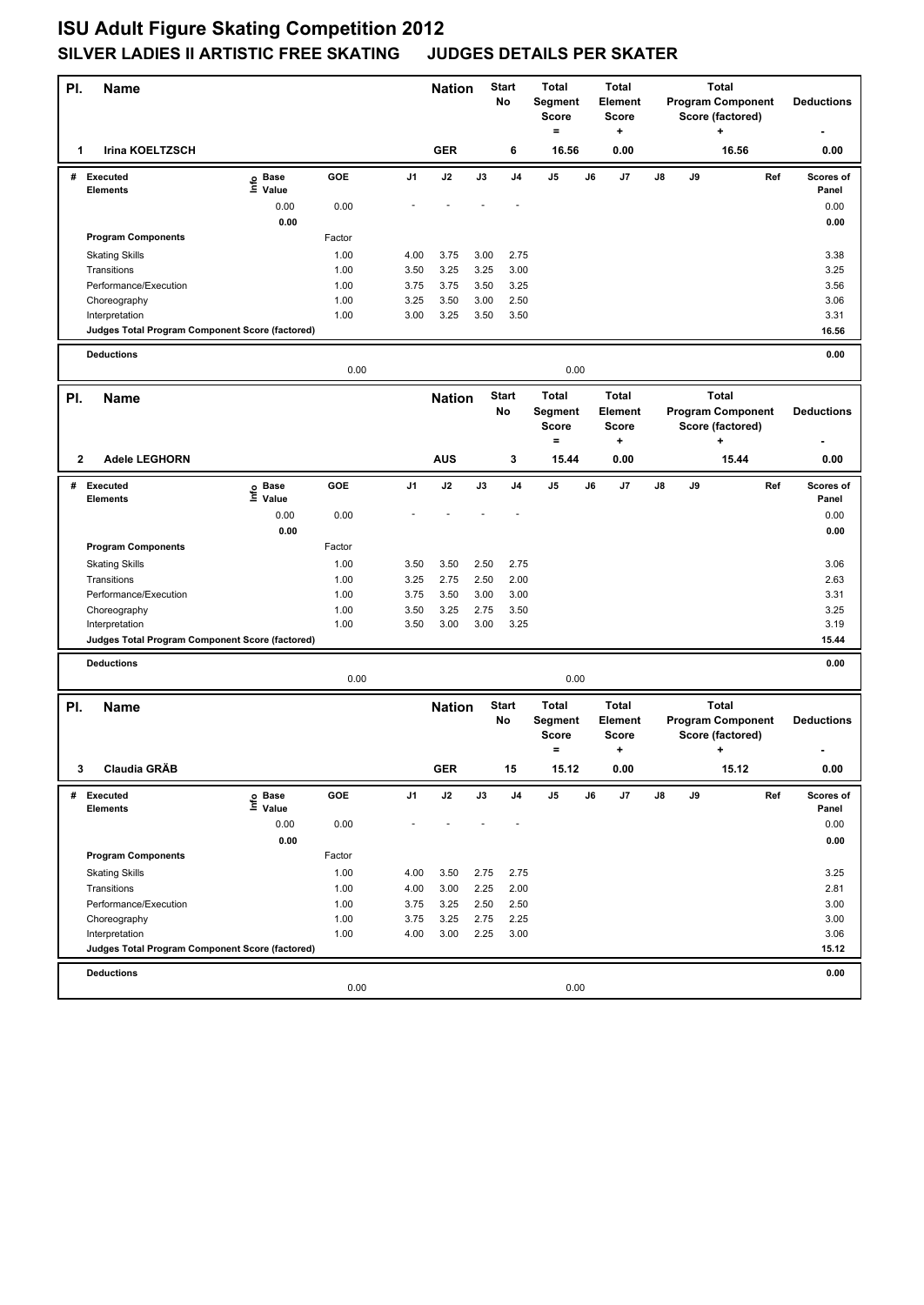| PI. | <b>Name</b>                                                       |                   |        |                | <b>Start</b><br><b>Nation</b><br>No |              | <b>Total</b><br>Segment<br><b>Score</b><br>$=$ |                                         | <b>Total</b><br>Element<br><b>Score</b><br>+ |                                         | <b>Total</b><br><b>Program Component</b><br>Score (factored)<br>$\ddot{}$ |    |                                                              | <b>Deductions</b> |                    |
|-----|-------------------------------------------------------------------|-------------------|--------|----------------|-------------------------------------|--------------|------------------------------------------------|-----------------------------------------|----------------------------------------------|-----------------------------------------|---------------------------------------------------------------------------|----|--------------------------------------------------------------|-------------------|--------------------|
| 4   | <b>Hilde DE SMET</b>                                              |                   |        |                | <b>BEL</b>                          |              | 9                                              | 14.00                                   |                                              | 0.00                                    |                                                                           |    | 14.00                                                        |                   | 0.00               |
|     | # Executed<br><b>Elements</b>                                     | e Base<br>⊑ Value | GOE    | J <sub>1</sub> | J2                                  | J3           | J4                                             | J <sub>5</sub>                          | J6                                           | J7                                      | J8                                                                        | J9 |                                                              | Ref               | Scores of<br>Panel |
|     |                                                                   | 0.00              | 0.00   |                |                                     |              |                                                |                                         |                                              |                                         |                                                                           |    |                                                              |                   | 0.00               |
|     |                                                                   | 0.00              |        |                |                                     |              |                                                |                                         |                                              |                                         |                                                                           |    |                                                              |                   | 0.00               |
|     | <b>Program Components</b>                                         |                   | Factor |                |                                     |              |                                                |                                         |                                              |                                         |                                                                           |    |                                                              |                   |                    |
|     | <b>Skating Skills</b>                                             |                   | 1.00   | 2.50           | 3.25                                | 2.00         | 2.50                                           |                                         |                                              |                                         |                                                                           |    |                                                              |                   | 2.56               |
|     | Transitions                                                       |                   | 1.00   | 2.75           | 3.50                                | 2.25         | 2.25                                           |                                         |                                              |                                         |                                                                           |    |                                                              |                   | 2.69               |
|     | Performance/Execution                                             |                   | 1.00   | 3.00           | 3.50                                | 2.50         | 2.75                                           |                                         |                                              |                                         |                                                                           |    |                                                              |                   | 2.94               |
|     | Choreography                                                      |                   | 1.00   | 3.25<br>3.00   | 3.25                                | 2.75<br>2.50 | 2.00                                           |                                         |                                              |                                         |                                                                           |    |                                                              |                   | 2.81               |
|     | Interpretation<br>Judges Total Program Component Score (factored) |                   | 1.00   |                | 3.50                                |              | 3.00                                           |                                         |                                              |                                         |                                                                           |    |                                                              |                   | 3.00<br>14.00      |
|     |                                                                   |                   |        |                |                                     |              |                                                |                                         |                                              |                                         |                                                                           |    |                                                              |                   |                    |
|     | <b>Deductions</b>                                                 |                   | 0.00   |                |                                     |              |                                                | 0.00                                    |                                              |                                         |                                                                           |    |                                                              |                   | 0.00               |
| PI. | <b>Name</b>                                                       |                   |        |                | <b>Nation</b>                       |              | <b>Start</b><br>No                             | <b>Total</b><br>Segment<br><b>Score</b> |                                              | <b>Total</b><br>Element<br><b>Score</b> |                                                                           |    | <b>Total</b><br><b>Program Component</b><br>Score (factored) |                   | <b>Deductions</b>  |
|     |                                                                   |                   |        |                |                                     |              |                                                | $=$                                     |                                              | +                                       |                                                                           |    | ٠                                                            |                   |                    |
| 5   | Kyoko HIKITA                                                      |                   |        |                | <b>USA</b>                          |              | $\mathbf{2}$                                   | 13.88                                   |                                              | 0.00                                    |                                                                           |    | 13.88                                                        |                   | 0.00               |
|     | # Executed                                                        | e Base<br>E Value | GOE    | J1             | J2                                  | J3           | J <sub>4</sub>                                 | J5                                      | J6                                           | J7                                      | J8                                                                        | J9 |                                                              | Ref               | Scores of          |
|     | <b>Elements</b>                                                   |                   |        |                |                                     |              |                                                |                                         |                                              |                                         |                                                                           |    |                                                              |                   | Panel              |
|     |                                                                   | 0.00<br>0.00      | 0.00   |                |                                     |              |                                                |                                         |                                              |                                         |                                                                           |    |                                                              |                   | 0.00<br>0.00       |
|     | <b>Program Components</b>                                         |                   | Factor |                |                                     |              |                                                |                                         |                                              |                                         |                                                                           |    |                                                              |                   |                    |
|     | <b>Skating Skills</b>                                             |                   | 1.00   | 2.50           | 3.00                                | 1.50         | 2.75                                           |                                         |                                              |                                         |                                                                           |    |                                                              |                   | 2.44               |
|     | Transitions                                                       |                   | 1.00   | 2.00           | 2.75                                | 1.75         | 2.25                                           |                                         |                                              |                                         |                                                                           |    |                                                              |                   | 2.19               |
|     | Performance/Execution                                             |                   | 1.00   | 3.50           | 3.50                                | 2.00         | 3.25                                           |                                         |                                              |                                         |                                                                           |    |                                                              |                   | 3.06               |
|     | Choreography                                                      |                   | 1.00   | 3.00           | 3.25                                | 2.25         | 3.00                                           |                                         |                                              |                                         |                                                                           |    |                                                              |                   | 2.88               |
|     | Interpretation                                                    |                   | 1.00   | 3.75           | 3.25                                | 2.75         | 3.50                                           |                                         |                                              |                                         |                                                                           |    |                                                              |                   | 3.31               |
|     | Judges Total Program Component Score (factored)                   |                   |        |                |                                     |              |                                                |                                         |                                              |                                         |                                                                           |    |                                                              |                   | 13.88              |
|     | <b>Deductions</b>                                                 |                   | 0.00   |                |                                     |              |                                                | 0.00                                    |                                              |                                         |                                                                           |    |                                                              |                   | 0.00               |
|     |                                                                   |                   |        |                |                                     |              | <b>Start</b>                                   | <b>Total</b>                            |                                              | <b>Total</b>                            |                                                                           |    | <b>Total</b>                                                 |                   |                    |
| PI. | <b>Name</b>                                                       |                   |        |                | <b>Nation</b>                       |              | No                                             | Segment<br><b>Score</b><br>$\equiv$     |                                              | <b>Element</b><br><b>Score</b><br>٠     |                                                                           |    | <b>Program Component</b><br>Score (factored)<br>$\ddot{}$    |                   | <b>Deductions</b>  |
| 6   | <b>Jasmine HUMPHREYS</b>                                          |                   |        |                | AUS                                 |              | 11                                             | 13.50                                   |                                              | 0.00                                    |                                                                           |    | 13.50                                                        |                   | 0.00               |
| #   | <b>Executed</b>                                                   | e Base<br>⊑ Value | GOE    | J1             | J2                                  | J3           | J4                                             | J5                                      | J6                                           | J7                                      | J8                                                                        | J9 |                                                              | Ref               | Scores of          |
|     | <b>Elements</b>                                                   |                   |        |                |                                     |              |                                                |                                         |                                              |                                         |                                                                           |    |                                                              |                   | Panel              |
|     |                                                                   | 0.00<br>0.00      | 0.00   |                |                                     |              |                                                |                                         |                                              |                                         |                                                                           |    |                                                              |                   | 0.00<br>0.00       |
|     | <b>Program Components</b>                                         |                   | Factor |                |                                     |              |                                                |                                         |                                              |                                         |                                                                           |    |                                                              |                   |                    |
|     | <b>Skating Skills</b>                                             |                   | 1.00   | 3.50           | 3.25                                | 1.75         | 2.50                                           |                                         |                                              |                                         |                                                                           |    |                                                              |                   | 2.75               |
|     | Transitions                                                       |                   | 1.00   | 3.00           | 3.00                                | 2.00         | 2.00                                           |                                         |                                              |                                         |                                                                           |    |                                                              |                   | 2.50               |
|     | Performance/Execution                                             |                   | 1.00   | 3.25           | 3.00                                | 2.25         | 2.75                                           |                                         |                                              |                                         |                                                                           |    |                                                              |                   | 2.81               |
|     | Choreography                                                      |                   | 1.00   | 3.50           | 2.75                                | 2.50         | 2.25                                           |                                         |                                              |                                         |                                                                           |    |                                                              |                   | 2.75               |
|     | Interpretation                                                    |                   | 1.00   | 3.25           | 2.50                                | 2.00         | 3.00                                           |                                         |                                              |                                         |                                                                           |    |                                                              |                   | 2.69               |
|     | Judges Total Program Component Score (factored)                   |                   |        |                |                                     |              |                                                |                                         |                                              |                                         |                                                                           |    |                                                              |                   | 13.50              |
|     | <b>Deductions</b>                                                 |                   |        |                |                                     |              |                                                |                                         |                                              |                                         |                                                                           |    |                                                              |                   | 0.00               |
|     |                                                                   |                   | 0.00   |                |                                     |              |                                                | 0.00                                    |                                              |                                         |                                                                           |    |                                                              |                   |                    |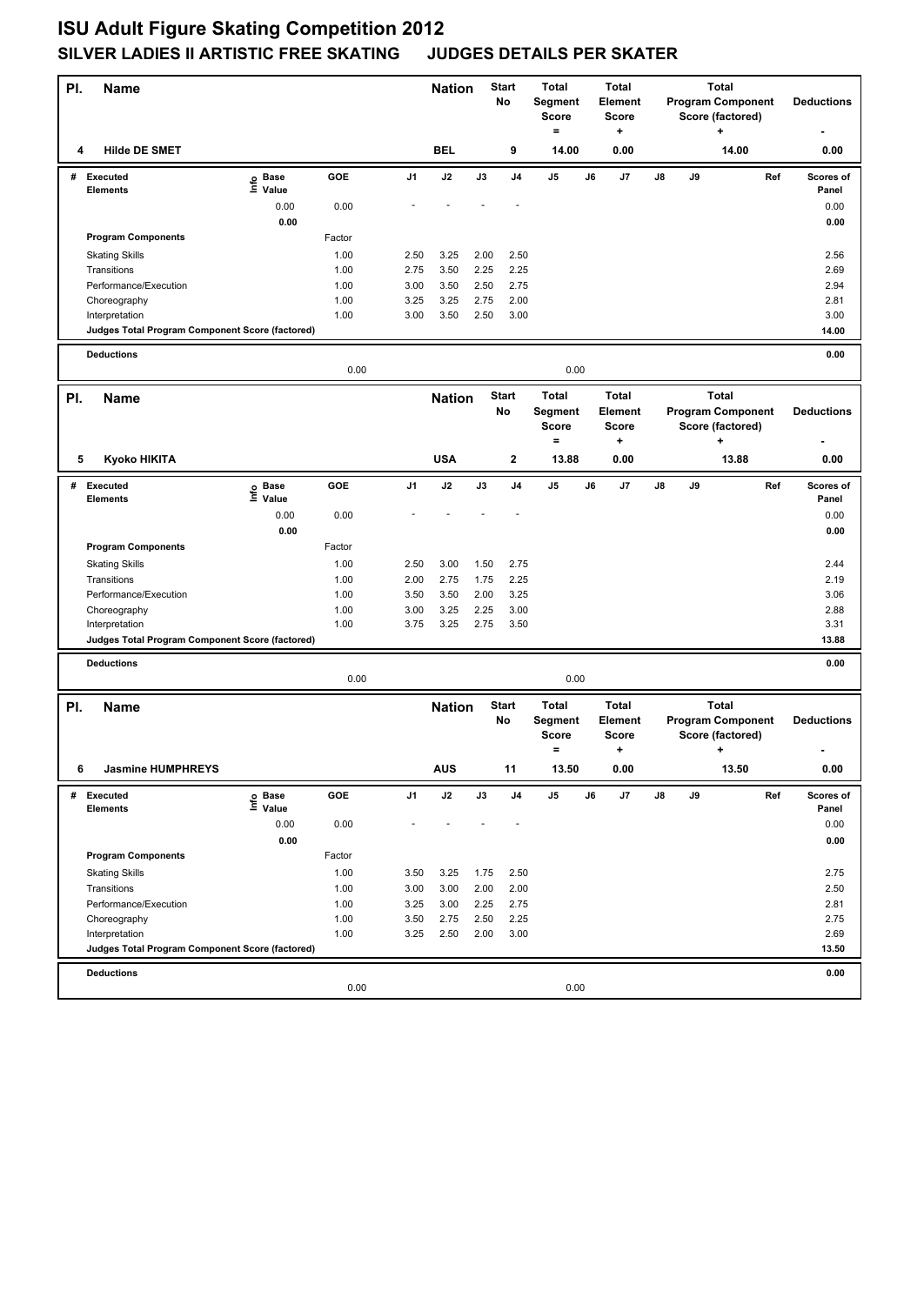| PI.         | <b>Name</b>                                     |                   |        |                | <b>Nation</b> |      | <b>Start</b><br>No | <b>Total</b><br>Segment |    | <b>Total</b><br>Element |    |    | <b>Total</b><br><b>Program Component</b> |     | <b>Deductions</b> |
|-------------|-------------------------------------------------|-------------------|--------|----------------|---------------|------|--------------------|-------------------------|----|-------------------------|----|----|------------------------------------------|-----|-------------------|
|             |                                                 |                   |        |                |               |      |                    | <b>Score</b>            |    | <b>Score</b>            |    |    | Score (factored)                         |     |                   |
|             |                                                 |                   |        |                |               |      |                    | $=$                     |    | +                       |    |    | $\ddot{}$                                |     |                   |
| 7           | <b>Elena RICKMANN</b>                           |                   |        |                | <b>GER</b>    |      | 12                 | 13.31                   |    | 0.00                    |    |    | 13.31                                    |     | 0.00              |
|             | # Executed                                      | e Base<br>⊑ Value | GOE    | J <sub>1</sub> | J2            | J3   | J <sub>4</sub>     | J <sub>5</sub>          | J6 | J7                      | J8 | J9 |                                          | Ref | Scores of         |
|             | <b>Elements</b>                                 |                   |        |                |               |      |                    |                         |    |                         |    |    |                                          |     | Panel             |
|             |                                                 | 0.00<br>0.00      | 0.00   |                |               |      |                    |                         |    |                         |    |    |                                          |     | 0.00<br>0.00      |
|             | <b>Program Components</b>                       |                   | Factor |                |               |      |                    |                         |    |                         |    |    |                                          |     |                   |
|             | <b>Skating Skills</b>                           |                   | 1.00   | 2.75           | 2.75          | 1.50 | 2.25               |                         |    |                         |    |    |                                          |     | 2.31              |
|             | Transitions                                     |                   | 1.00   | 3.25           | 2.50          | 2.00 | 2.50               |                         |    |                         |    |    |                                          |     | 2.56              |
|             | Performance/Execution                           |                   | 1.00   | 3.50           | 2.75          | 2.00 | 2.75               |                         |    |                         |    |    |                                          |     | 2.75              |
|             | Choreography                                    |                   | 1.00   | 3.75           | 2.75          | 3.00 | 2.00               |                         |    |                         |    |    |                                          |     | 2.88              |
|             | Interpretation                                  |                   | 1.00   | 4.00           | 2.50          | 3.00 | 1.75               |                         |    |                         |    |    |                                          |     | 2.81              |
|             | Judges Total Program Component Score (factored) |                   |        |                |               |      |                    |                         |    |                         |    |    |                                          |     | 13.31             |
|             | <b>Deductions</b>                               |                   |        |                |               |      |                    |                         |    |                         |    |    |                                          |     | 0.00              |
|             |                                                 |                   | 0.00   |                |               |      |                    | 0.00                    |    |                         |    |    |                                          |     |                   |
| PI.         | <b>Name</b>                                     |                   |        |                | <b>Nation</b> |      | <b>Start</b>       | <b>Total</b>            |    | <b>Total</b>            |    |    | <b>Total</b>                             |     |                   |
|             |                                                 |                   |        |                |               |      | No                 | Segment                 |    | Element                 |    |    | <b>Program Component</b>                 |     | <b>Deductions</b> |
|             |                                                 |                   |        |                |               |      |                    | <b>Score</b>            |    | <b>Score</b>            |    |    | Score (factored)                         |     |                   |
|             |                                                 |                   |        |                |               |      |                    | $=$                     |    | +                       |    |    | ۰.                                       |     |                   |
| 8           | <b>Sarah LINES</b>                              |                   |        |                | <b>GBR</b>    |      | 7                  | 12.94                   |    | 0.00                    |    |    | 12.94                                    |     | 0.00              |
|             | # Executed                                      | e Base<br>E Value | GOE    | J1             | J2            | J3   | J <sub>4</sub>     | J5                      | J6 | J7                      | J8 | J9 |                                          | Ref | Scores of         |
|             | <b>Elements</b>                                 |                   |        |                |               |      |                    |                         |    |                         |    |    |                                          |     | Panel             |
|             |                                                 | 0.00<br>0.00      | 0.00   |                |               |      |                    |                         |    |                         |    |    |                                          |     | 0.00<br>0.00      |
|             | <b>Program Components</b>                       |                   | Factor |                |               |      |                    |                         |    |                         |    |    |                                          |     |                   |
|             | <b>Skating Skills</b>                           |                   | 1.00   | 3.75           | 3.00          | 1.75 | 2.50               |                         |    |                         |    |    |                                          |     | 2.75              |
|             | Transitions                                     |                   | 1.00   | 3.00           | 2.50          | 2.00 | 2.75               |                         |    |                         |    |    |                                          |     | 2.56              |
|             | Performance/Execution                           |                   | 1.00   | 2.50           | 2.75          | 2.25 | 3.00               |                         |    |                         |    |    |                                          |     | 2.63              |
|             | Choreography                                    |                   | 1.00   | 2.25           | 2.75          | 2.50 | 2.25               |                         |    |                         |    |    |                                          |     | 2.44              |
|             | Interpretation                                  |                   | 1.00   | 3.25           | 2.50          | 2.50 | 2.00               |                         |    |                         |    |    |                                          |     | 2.56              |
|             | Judges Total Program Component Score (factored) |                   |        |                |               |      |                    |                         |    |                         |    |    |                                          |     | 12.94             |
|             | <b>Deductions</b>                               |                   |        |                |               |      |                    |                         |    |                         |    |    |                                          |     | 0.00              |
|             |                                                 |                   | 0.00   |                |               |      |                    | 0.00                    |    |                         |    |    |                                          |     |                   |
| PI.         | <b>Name</b>                                     |                   |        |                | <b>Nation</b> |      | <b>Start</b>       | <b>Total</b>            |    | <b>Total</b>            |    |    | <b>Total</b>                             |     |                   |
|             |                                                 |                   |        |                |               |      | No                 | Segment                 |    | <b>Element</b>          |    |    | <b>Program Component</b>                 |     | <b>Deductions</b> |
|             |                                                 |                   |        |                |               |      |                    | <b>Score</b>            |    | <b>Score</b>            |    |    | Score (factored)                         |     |                   |
| $\pmb{9}^-$ |                                                 |                   |        |                |               |      |                    | $\equiv$<br>12.50       |    | ٠                       |    |    | $\ddot{}$                                |     |                   |
|             | Senta ZELLER                                    |                   |        |                | SUI           |      |                    |                         |    | 0.00                    |    |    | 12.50                                    |     | 0.00              |
| #           | <b>Executed</b>                                 | e Base<br>⊑ Value | GOE    | J1             | J2            | J3   | J4                 | J5                      | J6 | J7                      | J8 | J9 |                                          | Ref | Scores of         |
|             | <b>Elements</b>                                 |                   |        |                |               |      |                    |                         |    |                         |    |    |                                          |     | Panel             |
|             |                                                 | 0.00<br>0.00      | 0.00   |                |               |      |                    |                         |    |                         |    |    |                                          |     | 0.00<br>0.00      |
|             | <b>Program Components</b>                       |                   | Factor |                |               |      |                    |                         |    |                         |    |    |                                          |     |                   |
|             | <b>Skating Skills</b>                           |                   | 1.00   | 3.00           | 2.75          | 2.00 | 2.25               |                         |    |                         |    |    |                                          |     | 2.50              |
|             | Transitions                                     |                   | 1.00   | 2.75           | 2.25          | 2.50 | 1.75               |                         |    |                         |    |    |                                          |     | 2.31              |
|             | Performance/Execution                           |                   | 1.00   | 2.50           | 2.50          | 2.75 | 2.75               |                         |    |                         |    |    |                                          |     | 2.63              |
|             | Choreography                                    |                   | 1.00   | 2.75           | 2.50          | 2.75 | 3.00               |                         |    |                         |    |    |                                          |     | 2.75              |
|             | Interpretation                                  |                   | 1.00   | 2.00           | 2.25          | 3.00 | 2.00               |                         |    |                         |    |    |                                          |     | 2.31              |
|             | Judges Total Program Component Score (factored) |                   |        |                |               |      |                    |                         |    |                         |    |    |                                          |     | 12.50             |
|             | <b>Deductions</b>                               |                   |        |                |               |      |                    |                         |    |                         |    |    |                                          |     | 0.00              |
|             |                                                 |                   | 0.00   |                |               |      |                    | 0.00                    |    |                         |    |    |                                          |     |                   |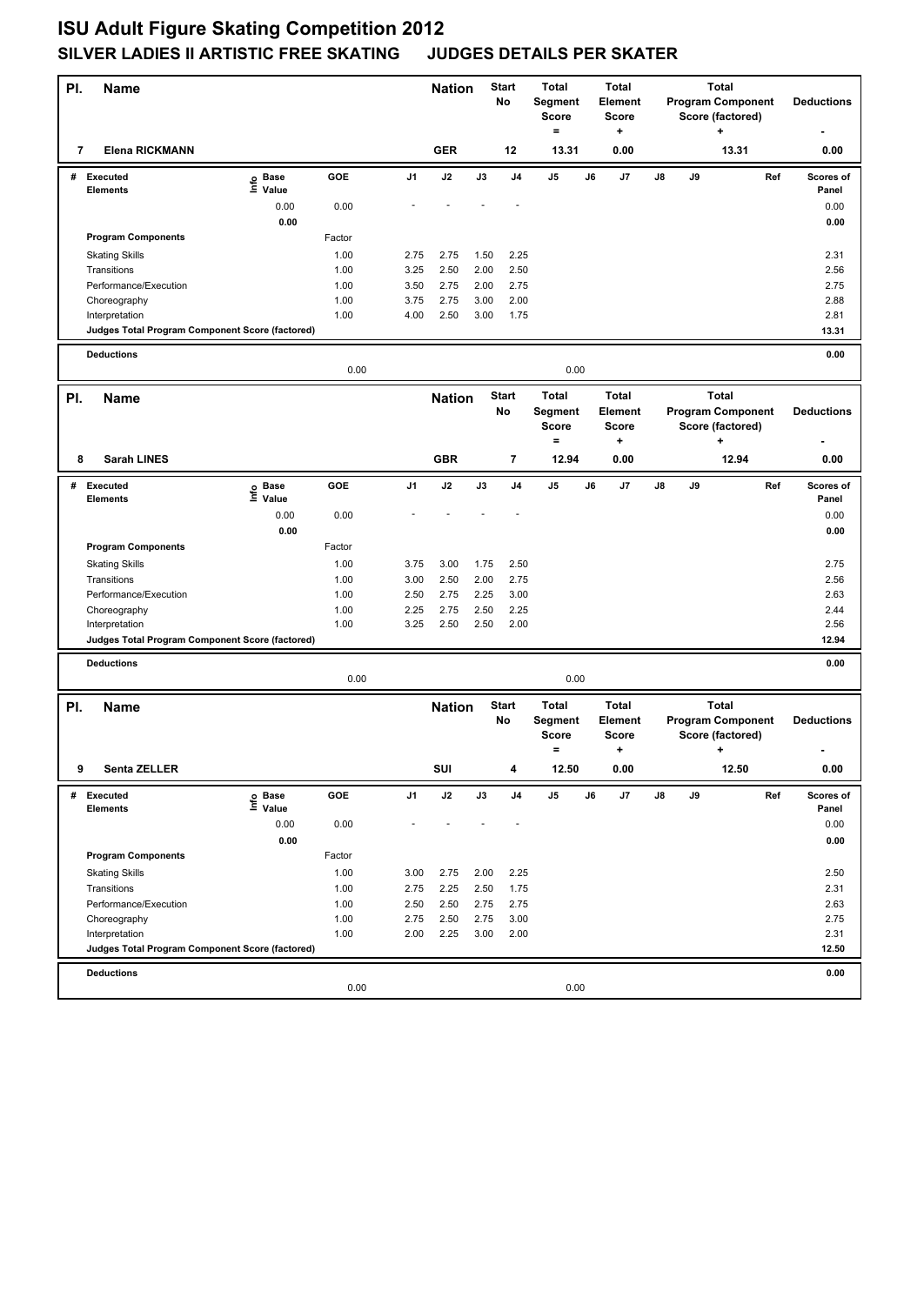| PI. | <b>Name</b>                                                       |                            |              |                | <b>Nation</b> |              | Start<br>No    | <b>Total</b><br>Segment<br><b>Score</b><br>$=$ |    | <b>Total</b><br>Element<br><b>Score</b><br>+ |    |    | <b>Total</b><br><b>Program Component</b><br>Score (factored)<br>÷ |     | <b>Deductions</b>  |
|-----|-------------------------------------------------------------------|----------------------------|--------------|----------------|---------------|--------------|----------------|------------------------------------------------|----|----------------------------------------------|----|----|-------------------------------------------------------------------|-----|--------------------|
| 10  | <b>Katharina MIEGEL</b>                                           |                            |              |                | <b>GER</b>    |              | 13             | 12.32                                          |    | 0.00                                         |    |    | 12.32                                                             |     | 0.00               |
| #   | <b>Executed</b><br><b>Elements</b>                                | e Base<br>⊑ Value          | <b>GOE</b>   | J <sub>1</sub> | J2            | J3           | J <sub>4</sub> | J5                                             | J6 | J7                                           | J8 | J9 |                                                                   | Ref | Scores of<br>Panel |
|     |                                                                   | 0.00                       | 0.00         |                |               |              |                |                                                |    |                                              |    |    |                                                                   |     | 0.00               |
|     |                                                                   | 0.00                       |              |                |               |              |                |                                                |    |                                              |    |    |                                                                   |     | 0.00               |
|     | <b>Program Components</b>                                         |                            | Factor       |                |               |              |                |                                                |    |                                              |    |    |                                                                   |     |                    |
|     | <b>Skating Skills</b>                                             |                            | 1.00         | 2.50           | 3.00          | 1.00         | 2.00           |                                                |    |                                              |    |    |                                                                   |     | 2.13               |
|     | Transitions                                                       |                            | 1.00         | 3.00           | 2.75          | 1.00         | 1.75           |                                                |    |                                              |    |    |                                                                   |     | 2.13               |
|     | Performance/Execution                                             |                            | 1.00         | 3.25           | 3.25          | 1.50         | 2.25           |                                                |    |                                              |    |    |                                                                   |     | 2.56               |
|     | Choreography                                                      |                            | 1.00<br>1.00 | 4.00<br>4.25   | 3.00<br>3.00  | 1.75<br>2.00 | 1.50<br>2.50   |                                                |    |                                              |    |    |                                                                   |     | 2.56<br>2.94       |
|     | Interpretation<br>Judges Total Program Component Score (factored) |                            |              |                |               |              |                |                                                |    |                                              |    |    |                                                                   |     | 12.32              |
|     |                                                                   |                            |              |                |               |              |                |                                                |    |                                              |    |    |                                                                   |     |                    |
|     | <b>Deductions</b>                                                 |                            | 0.00         |                |               |              |                | 0.00                                           |    |                                              |    |    |                                                                   |     | 0.00               |
| PI. | <b>Name</b>                                                       |                            |              |                | <b>Nation</b> |              | <b>Start</b>   | <b>Total</b>                                   |    | <b>Total</b>                                 |    |    | <b>Total</b>                                                      |     |                    |
|     |                                                                   |                            |              |                |               |              | No             | Segment<br><b>Score</b><br>$=$                 |    | Element<br><b>Score</b><br>+                 |    |    | <b>Program Component</b><br>Score (factored)<br>$\ddot{}$         |     | <b>Deductions</b>  |
| 11  | <b>Chrystel TOUTAIN</b>                                           |                            |              |                | <b>FRA</b>    |              | 14             | 12.01                                          |    | 0.00                                         |    |    | 12.01                                                             |     | 0.00               |
| #   | <b>Executed</b><br><b>Elements</b>                                | e Base<br>E Value<br>Value | <b>GOE</b>   | J1             | J2            | J3           | J4             | J5                                             | J6 | J7                                           | J8 | J9 |                                                                   | Ref | Scores of<br>Panel |
|     |                                                                   | 0.00                       | 0.00         |                |               |              |                |                                                |    |                                              |    |    |                                                                   |     | 0.00               |
|     |                                                                   | 0.00                       |              |                |               |              |                |                                                |    |                                              |    |    |                                                                   |     | 0.00               |
|     | <b>Program Components</b>                                         |                            | Factor       |                |               |              |                |                                                |    |                                              |    |    |                                                                   |     |                    |
|     | <b>Skating Skills</b>                                             |                            | 1.00         | 2.25           | 3.25          | 1.50         | 2.50           |                                                |    |                                              |    |    |                                                                   |     | 2.38               |
|     | Transitions                                                       |                            | 1.00         | 2.00           | 2.50          | 1.50         | 2.25           |                                                |    |                                              |    |    |                                                                   |     | 2.06               |
|     | Performance/Execution                                             |                            | 1.00         | 2.75           | 3.00          | 2.00         | 2.00           |                                                |    |                                              |    |    |                                                                   |     | 2.44               |
|     | Choreography                                                      |                            | 1.00         | 3.00           | 3.00          | 2.25         | 1.75           |                                                |    |                                              |    |    |                                                                   |     | 2.50               |
|     | Interpretation<br>Judges Total Program Component Score (factored) |                            | 1.00         | 3.00           | 2.75          | 2.00         | 2.75           |                                                |    |                                              |    |    |                                                                   |     | 2.63<br>12.01      |
|     |                                                                   |                            |              |                |               |              |                |                                                |    |                                              |    |    |                                                                   |     |                    |
|     | <b>Deductions</b>                                                 |                            | 0.00         |                |               |              |                | 0.00                                           |    |                                              |    |    |                                                                   |     | 0.00               |
|     |                                                                   |                            |              |                |               |              | Start          | <b>Total</b>                                   |    | <b>Total</b>                                 |    |    | <b>Total</b>                                                      |     |                    |
| PI. | Name                                                              |                            |              |                | <b>Nation</b> |              | No             | Segment<br><b>Score</b><br>$\qquad \qquad =$   |    | Element<br><b>Score</b><br>٠                 |    |    | <b>Program Component</b><br>Score (factored)<br>+                 |     | <b>Deductions</b>  |
| 12  | Pilar SEVILLA-TAMAI                                               |                            |              |                | <b>MEX</b>    |              |                | 11.32                                          |    | 0.00                                         |    |    | 11.32                                                             |     | 0.00               |
| #   | Executed<br>Elements                                              | e Base<br>⊑ Value          | GOE          | J1             | $\mathsf{J2}$ | J3           | J4             | J5                                             | J6 | J7                                           | J8 | J9 |                                                                   | Ref | Scores of<br>Panel |
|     |                                                                   | 0.00                       | 0.00         |                |               |              |                |                                                |    |                                              |    |    |                                                                   |     | 0.00               |
|     |                                                                   | 0.00                       |              |                |               |              |                |                                                |    |                                              |    |    |                                                                   |     | 0.00               |
|     | <b>Program Components</b>                                         |                            | Factor       |                |               |              |                |                                                |    |                                              |    |    |                                                                   |     |                    |
|     | <b>Skating Skills</b>                                             |                            | 1.00         | 2.00           | 2.50          | 1.75         | 2.50           |                                                |    |                                              |    |    |                                                                   |     | 2.19               |
|     | Transitions                                                       |                            | 1.00         | 1.75           | 2.00          | 2.00         | 2.75           |                                                |    |                                              |    |    |                                                                   |     | 2.13               |
|     | Performance/Execution                                             |                            | 1.00         | 1.50           | 2.50          | 2.00         | 3.00           |                                                |    |                                              |    |    |                                                                   |     | 2.25               |
|     | Choreography<br>Interpretation                                    |                            | 1.00         | 2.25           | 2.50          | 2.25         | 2.25           |                                                |    |                                              |    |    |                                                                   |     | 2.31               |
|     | Judges Total Program Component Score (factored)                   |                            | 1.00         | 2.50           | 2.25          | 1.75         | 3.25           |                                                |    |                                              |    |    |                                                                   |     | 2.44<br>11.32      |
|     |                                                                   |                            |              |                |               |              |                |                                                |    |                                              |    |    |                                                                   |     |                    |
|     | <b>Deductions</b>                                                 |                            |              |                |               |              |                |                                                |    |                                              |    |    |                                                                   |     | 0.00               |
|     |                                                                   |                            | 0.00         |                |               |              |                | 0.00                                           |    |                                              |    |    |                                                                   |     |                    |